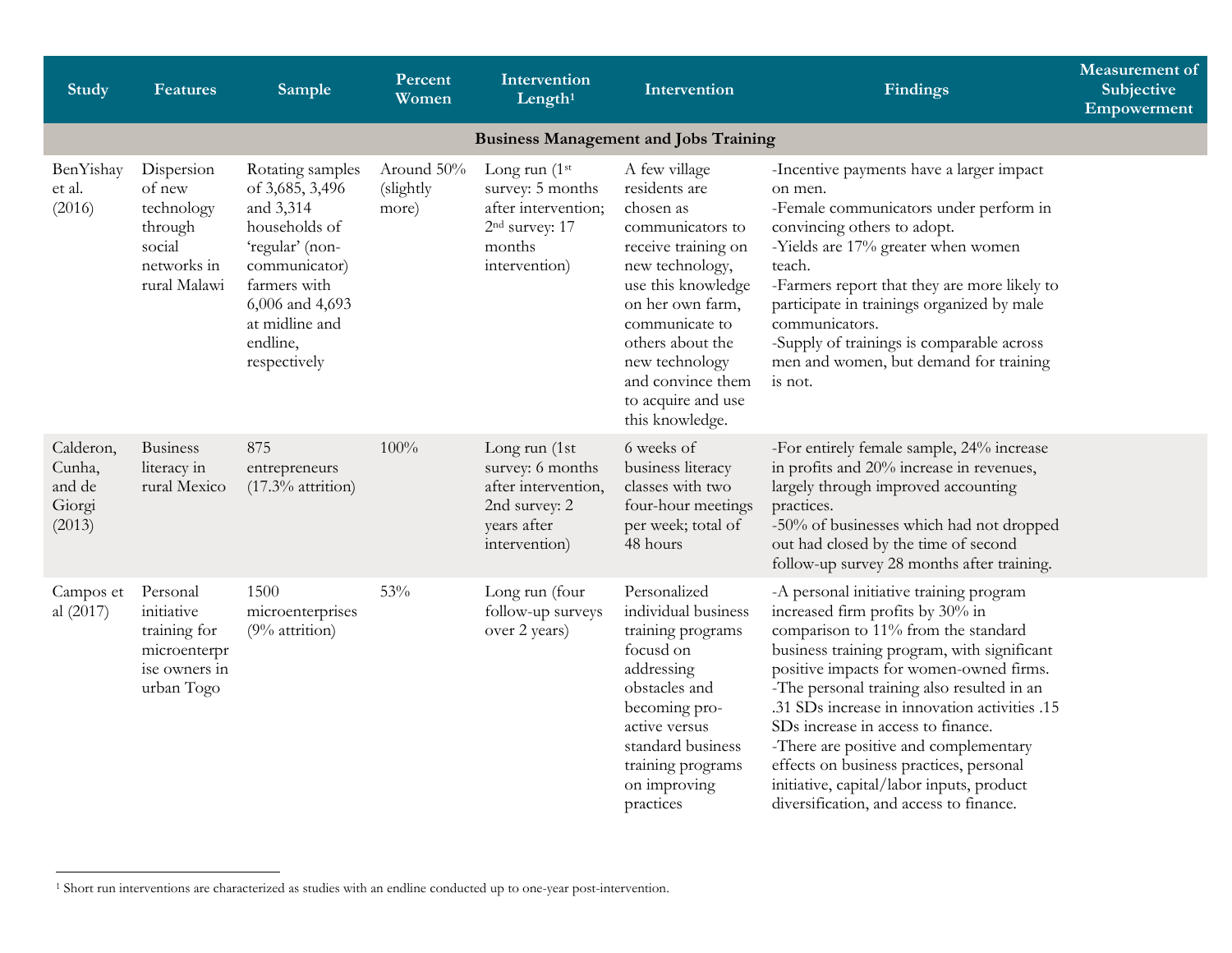| Cho et al.<br>(2013)   | Vocational<br>training for<br>vulnerable<br>youth in<br>urban<br>Malawi                                  | $759$ poor<br>vulnerable<br>youth (orphans<br>or school<br>dropouts) | 32.8% | Short run (4<br>months after<br>intervention)                       | Three-month<br>vocational and<br>entrepreneurship<br>program                                                        | -Training increases likelihood of<br>respondent knowing how to open a<br>business by 20%.<br>-Treatment group invested an extra 636-<br>773 hours in human capital development.<br>-Training outcomes were better for male<br>trainees: women faced greater obstacles in<br>undertaking and benefiting from the<br>training.<br>-Treatment women were 14% points less<br>likely to have given birth.<br>-33% participants dropped out: whereas<br>males dropped out to take advantage of<br>unrelated job opportunities, females<br>dropped out more due to external<br>constraints.<br>-Training was costlier for women, who had<br>less access to financing and used more<br>personal savings and were treated worse<br>than men during apprenticeship. | -Psychosocial<br>well-being and<br>self-esteem<br>measured by<br>questionnaire<br>(self-reported<br>answers on food<br>security,<br>satisfaction with<br>life, life outlook,<br>entrepreneurial<br>and income<br>generating ability,<br>and sexual<br>behavior) |
|------------------------|----------------------------------------------------------------------------------------------------------|----------------------------------------------------------------------|-------|---------------------------------------------------------------------|---------------------------------------------------------------------------------------------------------------------|-----------------------------------------------------------------------------------------------------------------------------------------------------------------------------------------------------------------------------------------------------------------------------------------------------------------------------------------------------------------------------------------------------------------------------------------------------------------------------------------------------------------------------------------------------------------------------------------------------------------------------------------------------------------------------------------------------------------------------------------------------------|-----------------------------------------------------------------------------------------------------------------------------------------------------------------------------------------------------------------------------------------------------------------|
| Croke et<br>al (2017)  | Job<br>trainings'<br>effect on<br>gender-<br>based<br>occupational<br>segregation<br>in urban<br>Nigeria | 3,018 individuals<br>$(12\%$ attrition)                              | 36%   | Long run $(1st)$<br>survey: 2 years<br>after intervention)          | ICT training to<br>overturn women's<br>own self-defeating<br>biases in entering<br>gender-segregated<br>occupations | -Those who received the training 26%<br>more likely to be employed in the ICT<br>sector; however, this represents a shift in<br>sectors, not an increase in overall<br>employment<br>-Total hours worked and wages remain<br>constant.<br>-Scoring above the median yielded a 90%<br>likelihood of working in the ICT sector and<br>earning 77% more.<br>-While women are less likely to work in the<br>ICT sector, the program had an equal<br>effect on men and women.<br>-Treatment effect is much larger (119%)<br>for women without prior professional bias.<br>-The training has a demonstrable effect on<br>reversing implicit self-defeating bias among<br>female participants.                                                                   | -Self-defeating<br>biases measured<br>by questions on<br>professionalism<br>and Implicit<br><b>Association Tests</b>                                                                                                                                            |
| Field et al.<br>(2015) | Peer<br>networks<br>used in<br>business                                                                  | 636 women                                                            | 100%  | Short run<br>(Staggered follow-<br>ups 4 months<br>after each group | Two days of<br>business<br>counseling and<br>assistance, with a                                                     | -Treated clients are 5% points more likely<br>to take a loan.<br>-Women's borrowing increases by Rs. 1219<br>(significant at 10%).                                                                                                                                                                                                                                                                                                                                                                                                                                                                                                                                                                                                                        |                                                                                                                                                                                                                                                                 |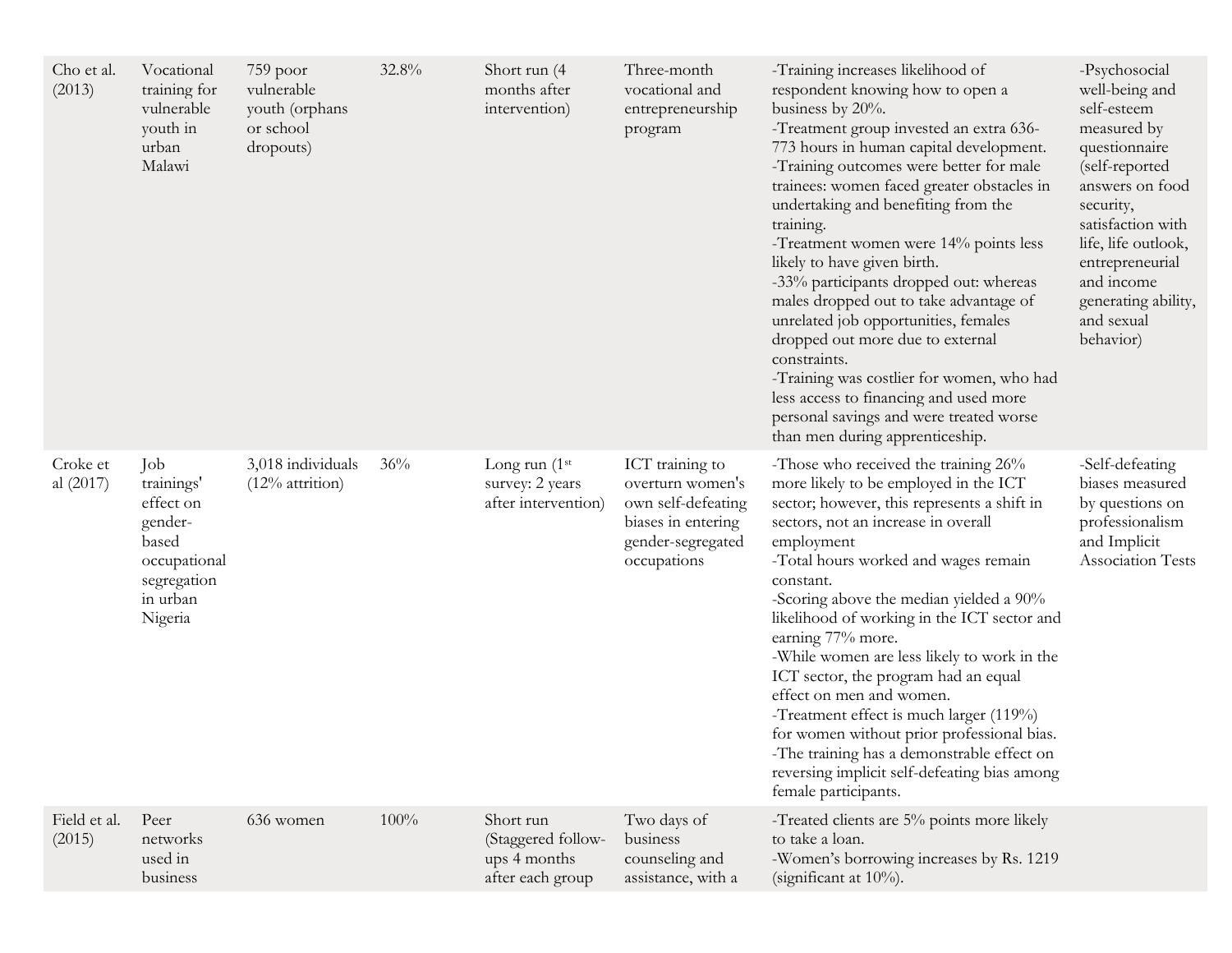|                                       | training in<br>urban India                                                                                 |                                                                                                                                                         |                                                                                                                  | of training; 1 year<br>total)                                                                                                                                                                                                                                                                                                                                             | random subsample<br>invited to attend<br>training with a<br>friend                                | -Women who attended training alone used<br>loans for home repair, whereas those<br>invited with a friend used loans for<br>business purposes.<br>-Business spending was over 50% higher in<br>the groups with female friends.<br>-Treated clients work 17% more hours<br>weekly, have a 12% higher income, and<br>have increased their consumption by 16%.<br>-Impacts of peer training on business loans<br>and labor supply are concentrated among<br>women in social castes/religions with more<br>restrictive social norms.                                                                                                                                                                                                                |                                                                                                                                                                                                             |
|---------------------------------------|------------------------------------------------------------------------------------------------------------|---------------------------------------------------------------------------------------------------------------------------------------------------------|------------------------------------------------------------------------------------------------------------------|---------------------------------------------------------------------------------------------------------------------------------------------------------------------------------------------------------------------------------------------------------------------------------------------------------------------------------------------------------------------------|---------------------------------------------------------------------------------------------------|------------------------------------------------------------------------------------------------------------------------------------------------------------------------------------------------------------------------------------------------------------------------------------------------------------------------------------------------------------------------------------------------------------------------------------------------------------------------------------------------------------------------------------------------------------------------------------------------------------------------------------------------------------------------------------------------------------------------------------------------|-------------------------------------------------------------------------------------------------------------------------------------------------------------------------------------------------------------|
| McKenzie<br>and<br>Puerto<br>(2017)   | <b>Business</b><br>training in<br>rural Kenya                                                              | 3537 women<br>(7.7% attrition)                                                                                                                          | 100%                                                                                                             | Long run (1st<br>survey: 1 year<br>after training<br>intervention, 2nd<br>survey: 15 months<br>after training<br>intervention; 3rd<br>survey: 3 years<br>after training<br>intervention/6<br>months after<br>mentoring<br>intervention; 4 <sup>th</sup><br>survey: 3 years 3<br>months after<br>training<br>intervention; 9<br>months after<br>mentoring<br>intervention) | ILO's Gender and<br>Enterprise<br>Together<br>businesses training<br>program (five-day<br>course) | -Daily sales are 14.6% higher, weekly sales<br>are 18% higher, and weekly profits are<br>15.4% higher in comparison to the control.<br>-88.5% of the control group are engaged in<br>some form of employment at the three-<br>year follow-up.<br>-Total income from work increases by<br>$18.1\%$ .<br>-Training has a positive and significant<br>impact on firm survival (3% points at year<br>three); training alone has a larger impact<br>than training plus mentoring.<br>-Effective in increasing business practices<br>for women with low and high initial<br>business skills.<br>-Impact on mental health is statistically<br>significant; current and future well-being is<br>improved by 0.2 to 0.3 steps on the Cantril<br>ladder. | -Well-being and<br>mental health<br>measured by Veit<br>and Ware's<br>Mental Health<br>Index (optimism<br>about the future)<br>-"Get ahead"<br>attitudes and self-<br>efficacy measured<br>by questionnaire |
| McKenzie<br>and<br>Woodruff<br>(2015) | Effect of<br>firm<br>practices on<br>efficiency in<br>Bangladesh,<br>Chile,<br>Ghana,<br>Kenya,<br>Mexico, | 1724 enterprises<br>in Bangladesh,<br>158 individuals<br>in Chile, 335<br>individuals in<br>Ghana, 3532<br>women in<br>Kenya, 10265<br>female-run firms | $1\%$ in<br>Bangladesh,<br>$91\%$ in<br>Chile, 22%<br>in Ghana,<br>$100\%$ in<br>Kenya,<br>$100\%$ in<br>Mexico, | Short run in Chile<br>(less than 1 year<br>after<br>intervention),<br>Kenya (1 year<br>after baseline),<br>and Sri Lanka 2nd<br>sample (1 year)                                                                                                                                                                                                                           | A questionnaire to<br>study whether the<br>practices of firm<br>managers matter<br>for efficiency | -83% of businesses understand which<br>goods yield the most profit. Only 5% are<br>adept at using a balance sheet.<br>-Stability of business practices cluster<br>around a 45-degree line.<br>-Better business practices are associated<br>with higher business survival rates and<br>faster sales growth.                                                                                                                                                                                                                                                                                                                                                                                                                                     |                                                                                                                                                                                                             |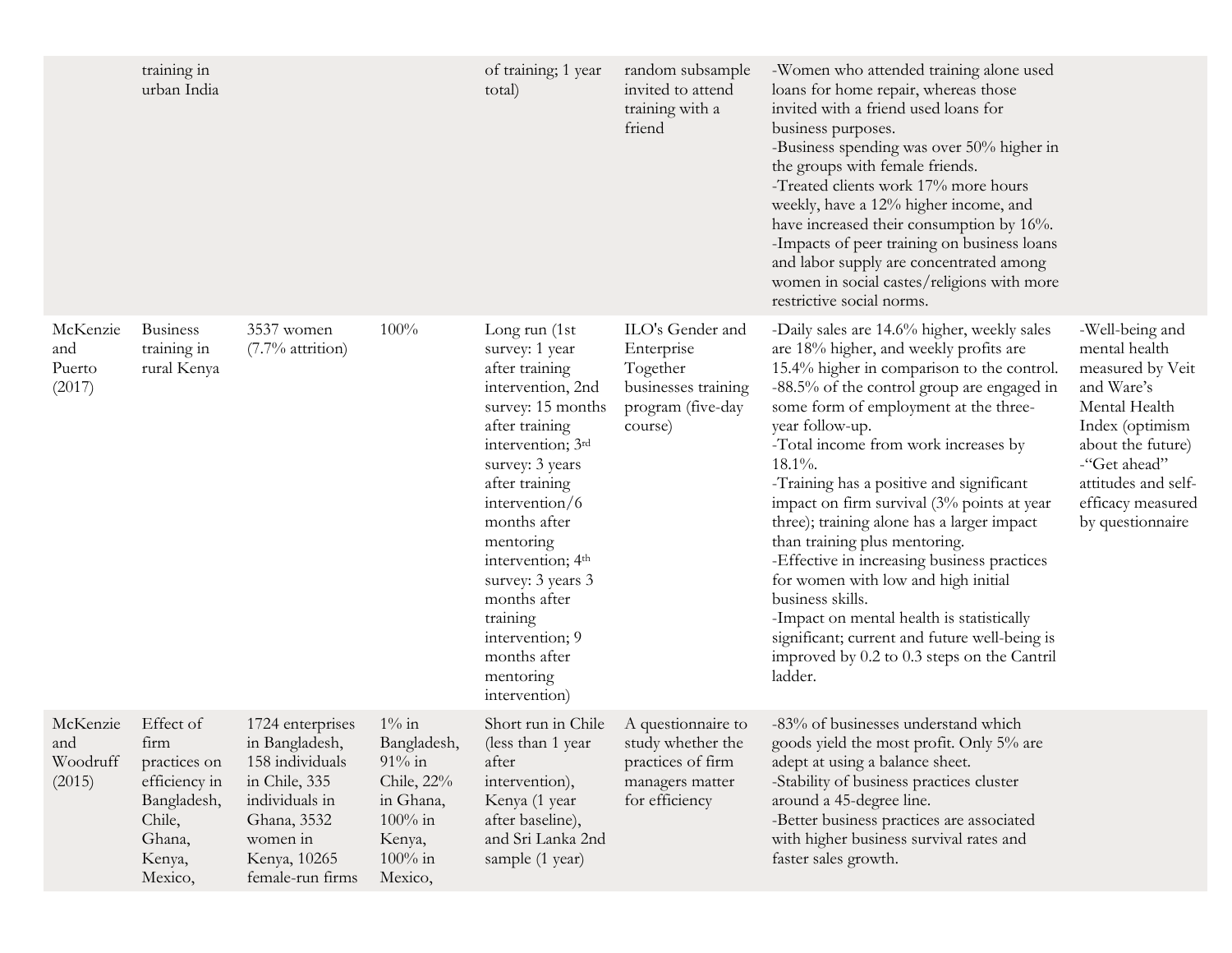|                                      | Nigeria, Sri<br>Lanka                                                        | in Mexico, 1725<br>individuals in<br>Nigeria, 2661<br>male-run<br>microenterprises<br>in Sri Lanka | $15\%$ in<br>Nigeria, 53%<br>in Sri Lanka<br>(out of three<br>samples in<br>Sri Lanka,<br>one sample<br>was $100\%$<br>women) | Long run in<br>Ghana (1st<br>survey: 1 year<br>after baseline, 2nd<br>survey: two years<br>after baseline),<br>Nigeria (over 1<br>year after<br>baseline), and Sri<br>Lanka 1st and 3rd<br>sample (5.5 years)<br>No endline in<br>Bangladesh and<br>Mexico |                                                                                                                                                                  | -Business training programs increase good<br>business practices by only 6-7% points.<br>-Children of entrepreneurs employ better<br>business practices.<br>-Competition has less effects.                                                                                                                                                                                                                                                                                                                                  |  |
|--------------------------------------|------------------------------------------------------------------------------|----------------------------------------------------------------------------------------------------|-------------------------------------------------------------------------------------------------------------------------------|------------------------------------------------------------------------------------------------------------------------------------------------------------------------------------------------------------------------------------------------------------|------------------------------------------------------------------------------------------------------------------------------------------------------------------|----------------------------------------------------------------------------------------------------------------------------------------------------------------------------------------------------------------------------------------------------------------------------------------------------------------------------------------------------------------------------------------------------------------------------------------------------------------------------------------------------------------------------|--|
| Valdivia<br>(2015)                   | <b>Business</b><br>training plus<br>technical<br>assistance in<br>urban Peru | 1600 female<br>entrepreneurs<br>$(18\%$ attrition)                                                 | 100%                                                                                                                          | Long run (1st<br>survey: 7-10<br>months after<br>intervention, 2nd<br>survey: 27-30<br>months after<br>intervention)                                                                                                                                       | Intensive business<br>training course<br>(three, three-hour<br>sessions a week<br>over 12 weeks);<br>half also offered<br>individualized<br>technical assistance | -Women who received both business<br>training and technical assistance saw an<br>increase of 19% in sales after treatment.<br>-Training only group 'catches up' and<br>increase business sales more than 15% 2<br>years after end training, especially large<br>firms.<br>-In the long-run, those in both treatments<br>were more likely to pay themselves a fixed<br>salary, indicating better business planning.<br>-42% of the sample attended at least half<br>the training.<br>-Extra cost of TA not cost-effective.  |  |
| Vasilaky<br>and<br>Leonard<br>(2015) | Effect of<br>social<br>networks on<br>agriculture in<br>rural Uganda         | 14 farmers in<br>each village, 30<br>villages                                                      | 50%                                                                                                                           | Short run $(3-5)$<br>months after<br>intervention)                                                                                                                                                                                                         | A Social Network<br>Intervention (SNI)<br>for cotton farmers.<br>Teaching about<br>new crop and<br>pairing with<br>another randomly<br>selected cotton<br>farmer | -Treatment women gained 98 kilograms of<br>cotton per acre, while treatment men<br>gained 70.<br>-Treatment increased the probability for<br>women to remain cotton growers by 38%<br>(despite a negative shock). Women who<br>received the treatment and training were<br>43% more likely to plant.<br>-Knowledge about cotton farming<br>improved among treated women, which<br>accounts for about 20-25% of the total<br>gains in yields (a 5% higher score on the<br>knowledge test yields a 15-kilogram<br>increase). |  |